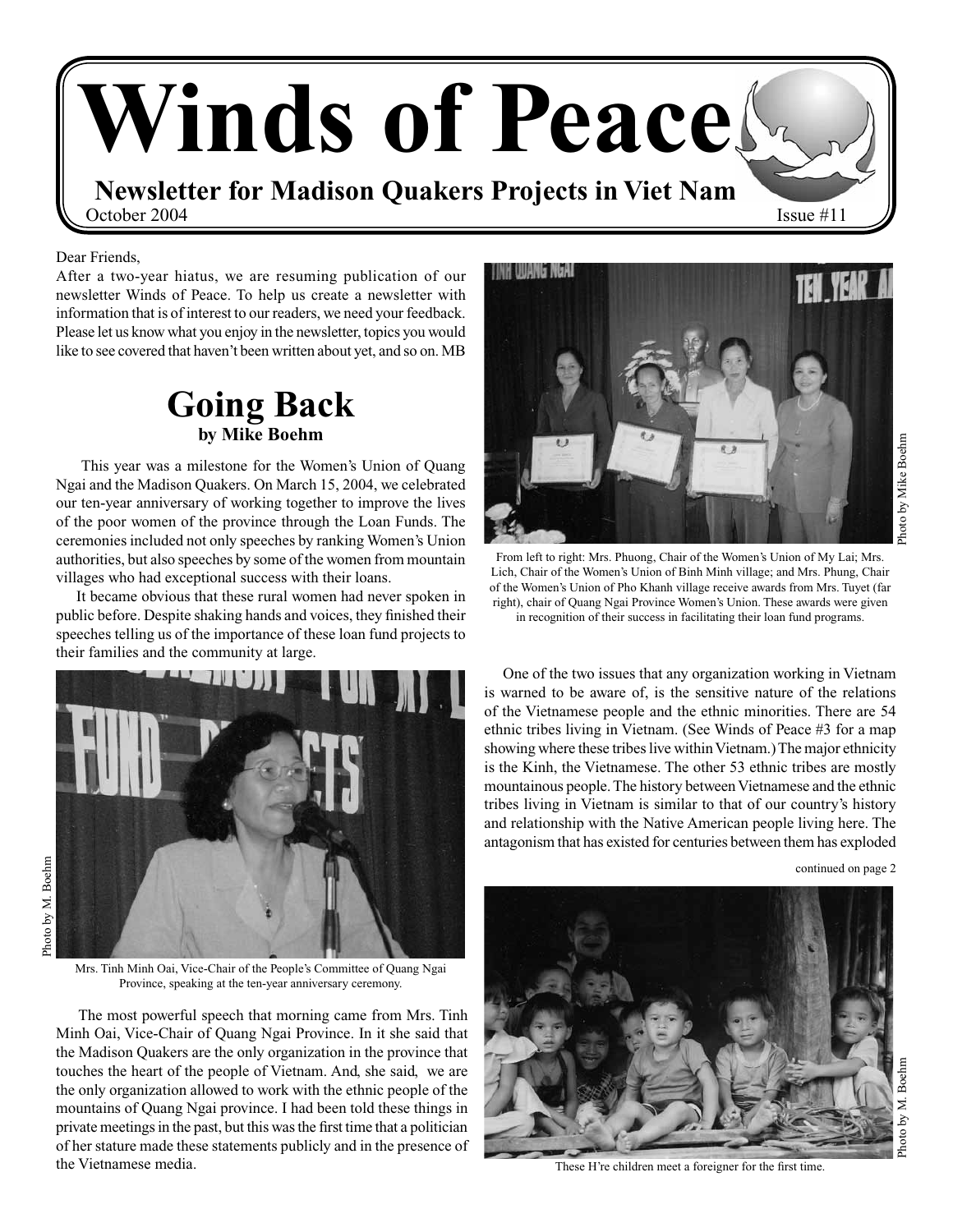

Two elderly H're women from Ba Vinh village, Ba Tu district. This village is the most recent village to receive a loan fund.

periodically into violence as the strain between them becomes volatile. This rift was exploited by our CIA during the American War and by uprisings provoked by outside forces ever since. So the Vietnamese government is very cautious about who can visit these people, much less who can actually work with them.

 It is an indication of the level of trust that the government of Quang Ngai province has for the Madison Quakers that we are now inundated by requests from the Vietnamese government to bring aid to the ethnic people in Quang Ngai Province

 Mrs. Oai's statements at this ten year anniversary celebration were a validation of the tremendous effort put forth by all the parties involved to learn from each other not only to be able to succeed in our projects, but also to create long-lasting relationships built on mutual respect.

These achievements didn't happen in a vacuum.

 Most of the credit for these successes goes to Mr. Phan Van Do, the project coordinator in Viet Nam for the Madison Quakers. For all of these years, Mr. Do has translated not only my words, on behalf of the Madison Quakers, but also who I am as a person. And to be able to do this meant that the two of us have had to enter into a relationship that went deeper than a mere working relationship.



Phan Van Do, facing the camera, sharing traditional rice wine with H're people.

Through the years we have frustrated each other, angered each other, and even hurt each other…not intentionally, but because of the basic reality of the differences in our cultures. American friends who have known us for years have been telling us that we act like an old married couple. I have taken this as a compliment because, for an honest relationship to develop between Do and I, this kind of intimacy, and the vulnerability that results, was the only possible path. And the results speak for themselves.

 We offer this example, the Madison Quakers and our Vietnamese partners, to our two nations as well as to other nations as an alternative to the violence that is escalating around the world. If, instead of raining missiles on those perceived as our enemies, we sat down with them with respect and a willingness to listen and learn from each other and by this means develop meaningful relationships, we would achieve our desire for peace and security. And, in fact, I believe this is the only solution to the terrorism that is tearing our world apart.

 Finally, we need to remember that it is never too late. If hope can rise from the ashes of My Lai, it can rise anywhere in the world.



Phan Van Do, Madison Quakers Project Coordinator in Vietnam, with his wife Mai Thi Kieu Ngon.

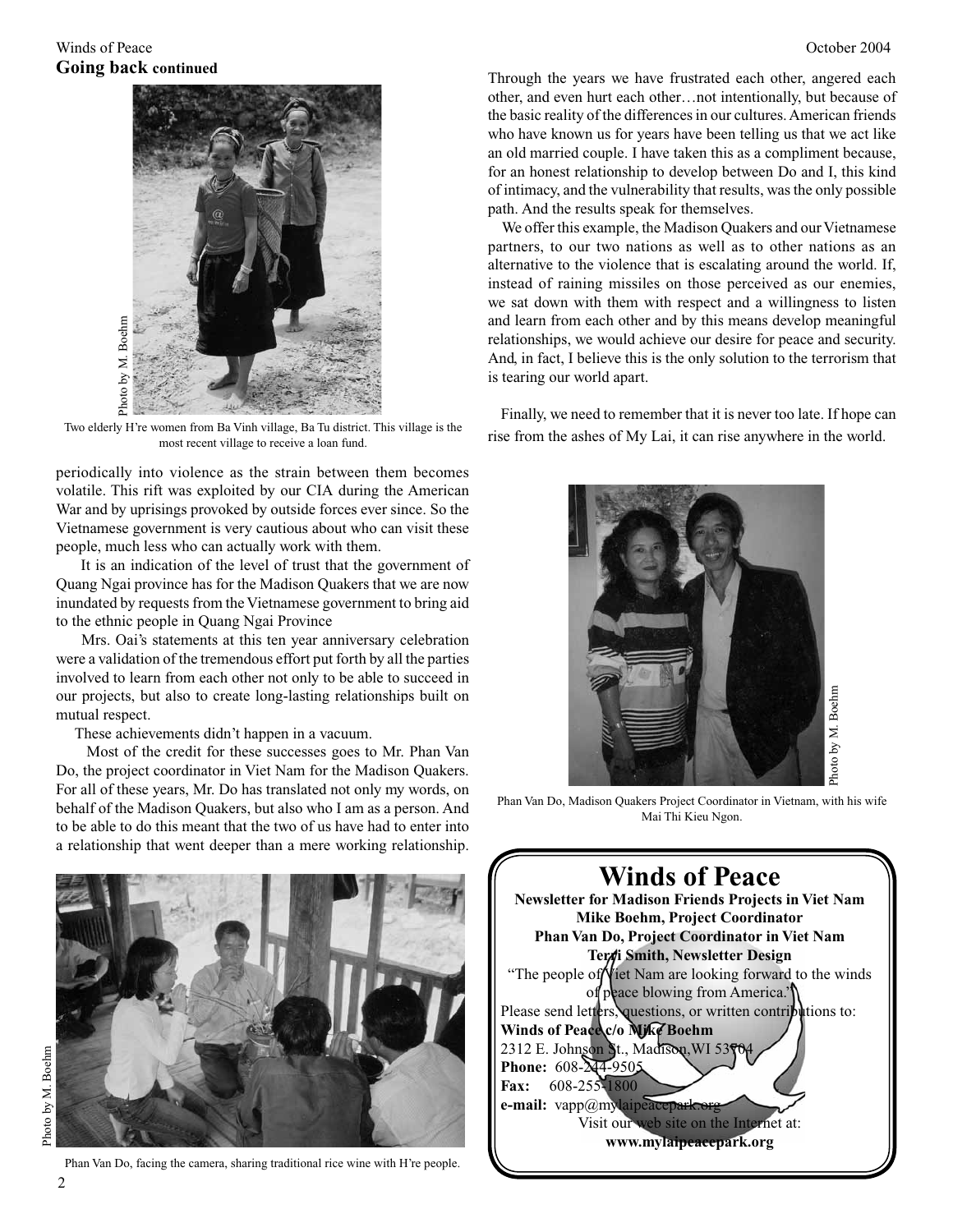### **Letters In keeping with this newsletter's purpose to educate and promote discussion, we will print not only letters which support our work, but also letters critical of this work. We request that all letters be signed by the writer.**

Dear Mike Boehm

 In October I went with the Oak Park Friends to hear your talk at the library. I found your presence and your talk inspiring, for rarely do I encounter someone doing the real work of building peace in a meaningful way, who is doing directly what so many only discuss over dinner or at their book club.

 I bought cards so as to make a donation, but then I wrote this poem for you, which I hope you will accept as a gift from a stranger in token of your commitment to peace.

Sincerely, Adrian Ayres Fisher

### **Paean**

#### **1. The Earthen Dove and the Park**

On a hillside in Wisconsin someone built a mound: sacred dove of peace, omphalos, nexus, settled among trees, it's become a place to hear the hovering low call, to lay down burdens laid on by war's bloody work, to draw strength from earth, stand upright in blue air, come away healed, no longer a soldier; pain transformed, leached, sent to fly-

And at My Lai, women and men, ground grief and rage with work, with patience and endurance with quiet talk, which, sunk into muscle memory, embedded in brain, must come before peace; blood-soaked, tear-watered, sweated over, worked.

They carry fertile loam and fix barren soil to make a quiet park where banyans absorb and transform memories as they grow, into something new, to peace for a thousand years.

And where the hard rhythms of labor,

where incense and reunions re-consecrate a killing field, let peace sink beneath muscle down to the marrow, down to the silent energies at the heart of things, that link all things;

let children train to the gentle persuasion

of tranquil nights and harmless games, shape of an idea new expressed

in growing muscle and bone, embedded in brain-

the lift of the wing, the low call spring from sorrow and earth and work.

#### **2. So the Dove Flies, Person to Person**

You might see the glint of its feathers in a little girl's smile, see the lift of its wings as a building takes shape, hear its low call in the talk of a plainspoken man, himself sprung from earth to catch eddies and flows, updrafts and currents, to take flight-

Look closely, pay attention, release binding preoccuptions; its wing might brush your cheek, might briefly shadow your sight while you sit or walk or eat. You might feel the slight breeze, might follow the low notes.

You might fly off for an hour, might fly further aloft as you listen to him tell how he and others have struggled, understood, and built, and later you tell someone else, your daughter, your child what you felt as he spoke:

That the rushing, invisible lift through our days glints when or where you least expect, as the arc of its fluttering flighteach individual flight, clumsy at first, person to personas the gentle breeze of its passing changes your description of life, as each beat of the wings ever so slightly changes the atmosphere of the world; that the dove always gives voice, gives mournful voice, gives peaceful voice, settled among trees, at home among women and men, nagging us to honor its quiet calldove built of earth, dove airborne on hope, dove embodied in our work.

For Mike Boehm, October, 2003

### **Fall 2004 Speaking/Slide Tour**

 Mike Boehm will be giving a series of slide presentations this fall from November 1 to December 10 in Los Angeles, California; San Diego, California; Fresno, California; Santa Rosa, California; Arcata, California; Ashland, Oregon; Seattle, Washington; Olympia, Washington; Sandpoint, Idaho; Ft. Collins, Colorado; and Boulder, Colorado.

He can be reached from Oct. 26 to Dec. 10 by cell phone at 608-556-3581. To book future presentations, contact Mike at vapp@igc. org or by phone at 608-244-9505.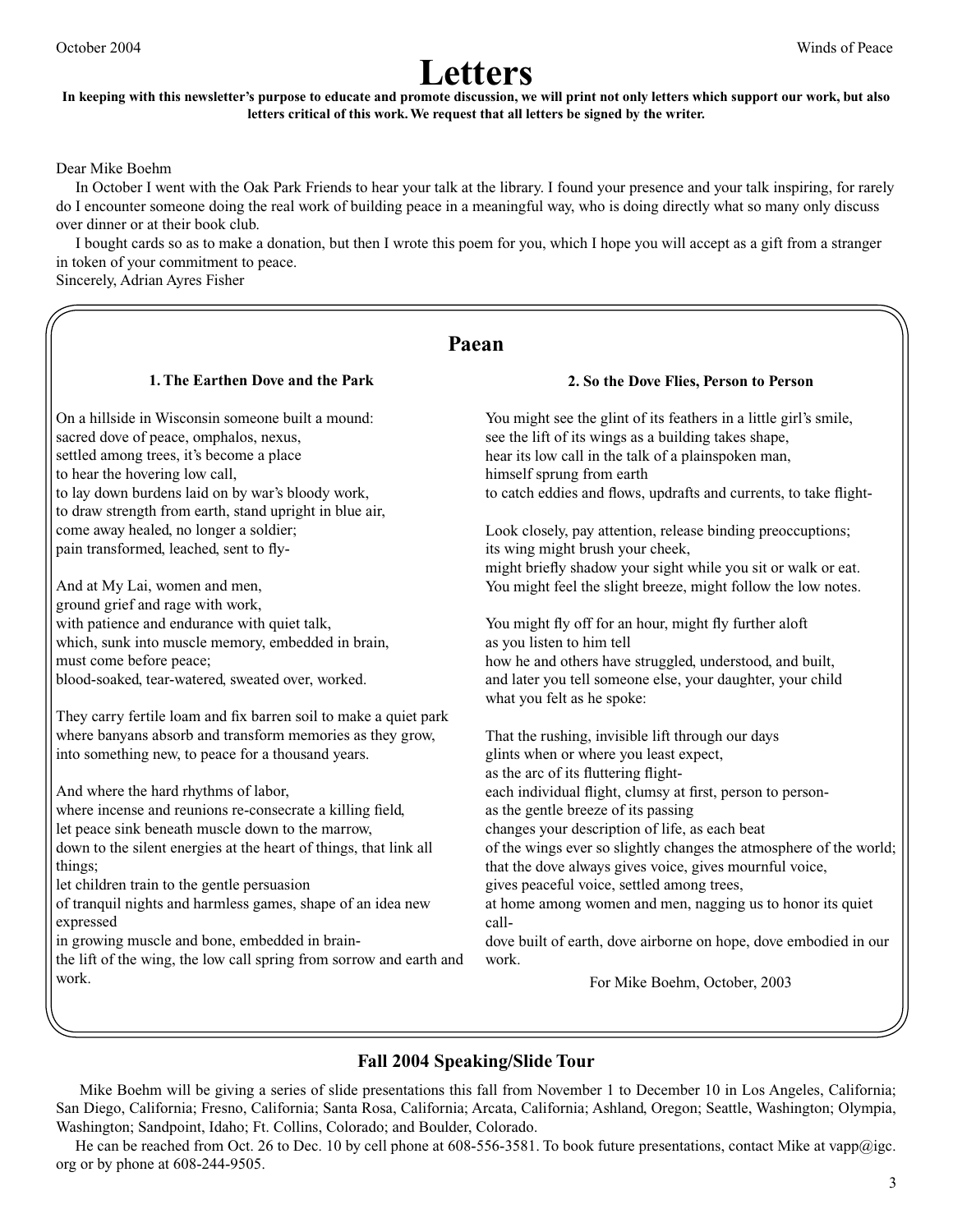### **More Letters**

Dear Mike,

 It was great to see you again and to know that you are well and are persevering with the work in Vietnam. Thanks so much for joining us at Betsy's and Rif's and sharing the ten year retrospective of the work of Winds of Peace. It truly is a unique organization because you have been willing to make yourself vulnerable and learn from Mr. Do and the people of Vietnam. It's inspiring to hear that through your collaboration there has been healing on both sides. The bitter and useless refighting of the war as part of the current political campaign makes me feel that the spiritual work you are doing is all the more important, and I want to be part of supporting it. I am very grateful to the Madison Quakers for their continuing dedication to supporting you.

 It is very painful to realize that we Americans have now created another war zone full of destruction and heartbreak. I only hope and pray that there will some day be a Winds of Peace in Iraq to bring healing there.

 Thanks so much for all you are doing. Please give our best regards to Mr. Do when you see him again. Seth and Kate were happy to hear that you are thriving and send their greetings.

Peace and love.

Gay Harter

#### Dear Mike,

 Thank you for sending the newsletter. I think the work you are doing is amazing. So, I've sent you the enclosed check. Please place the money in whichever of the revolving funds needs money most right now.

 My grandfather, Ethan Allen Doty, passed away two years ago and left me a few thousand dollars. I have been looking for meaningful things to do with the money. I bought a recumbent bike – which I love. I invested some of it in Philly's version of a revolving loan fund: the Delaware Valley Reinvestment Fund. I have been saving the gift that means the most to me for last.

 My grandfather was not much of a giver to social causes, nor a terribly progressive guy. He might be confused by why I wouldn't want to keep all of the money he left me. But I think he would appreciate the work you are doing. He would be especially intrigued by the idea of having a gift work many times over through a loan fund. And, being thrifty, he would love how relatively small amounts of money (by U.S. standards) can make such a big difference.

 Thank you very much for making it possible for me to honor the memory of my grandfather through your work. The journey of personal healing through making social change that you have undertaken touches me deeply. If there is anything I can do to help you sustain that journey, please let me know.

Take care,

### Alex Doty

#### Dear Mike,

 What a beautiful idea, this My Lai Peace Park Project. My husband Edwin Stephenson, and I are grateful for the opportunity to contribute to it.

 When he received your letter yesterday he put it aside for me, knowing my love for the Madison Meeting where I became a Friend in 1952. The Meeting greatly enriched the lives of my parents, Grace and Merritt Hughes.

It was good to have a visit at our Redwood Forest Meeting this

fall from Louise and Jim Lund. In peace, Elspeth Hughes Benton

Dear Roy M. Boehm,

 My name is Katalin Kiss. I was born in Hungary, but I have been living in Australia, Sydney, since 1998. I urgently need informations about Vo Thi Lien, who is (was) my sister. (See WOP issue #9 for story on Vo Thi Lien).

 I was looking for her in the last years and I just learned, I will never be able to meet her again, I will never see her. We were born at the same year, month and day. I met her in Hungary, where the Vietnamese government took her on a propaganda journey in the 60s. She visited my family, we spent some days together. Lien's story made an extremely effect on all of us. My parents wanted to adopt her, but the Vietnamese government never gave her away. I could never forgive us not trying it harder. I did meet Lien once more. She was in Hungary, visited me just after I had my second child and I was living in a village as a teacher. She also lived in a village, she was teaching too and had a daughter, the same time, I had mine. We did not have a common language, so we just cried...

 I wanted to find her again. She could have been my sister, and we spent our life apart.

 Please let me know, if her daughters are still living in My Lai, please send me any informations you have about her. My parents are living in Hungary, they don't believe she has died, neither do I.

 I became a journalist in Australia, this was my dream. Lien wanted to be a doctor, she could not.

Thank you for your help,

Katalin Kiss, Sydney

Dear Friends,

 I am moving to California March 23rd, and I want to give you my new address out there, because I would like to continue to contribute annually to the Projects in Vietnam.

 This is to honor my late husband, John Pixton, who set up the limb making facility in Quang Ngai in 1967 for the American Friends Service Committee.

 I want to continue to help in a small way with the Projects in Vietnam, and to get the newsletter from time to time.

In Peace, Laurama Pixton

Please give my greetings to Joe Elder.

Mike,

 Great to meet you when you were in Amherst. Sorry I missed your presentation. I definitely support your work and thank you for doing what you are doing. To me this project is both symbolic of and an actualization of the healing that needs to take place–of the Vietnamese people, of Viet vets, of the Vietnam generation and of the relationship between the U.S. people and the people of Vietnam.

 Keep up the good work. Here is a personal contribution to your important work.

Best, Rob Wilson

Director, Veterans Education Project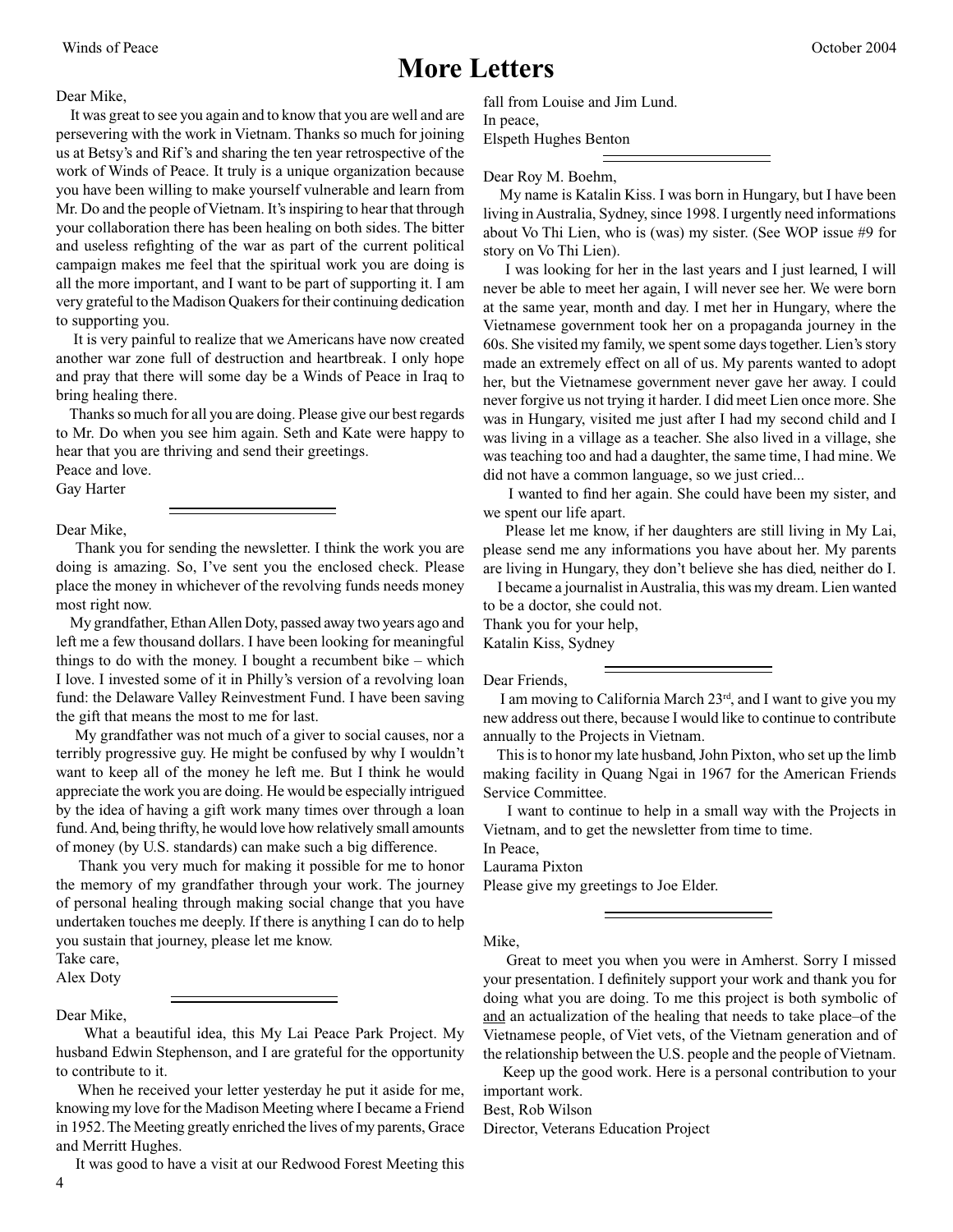# **My Lai Primary School Update**

The photos below were taken on March 16, 2004. This is the second of three eight-room primary school buildings that the Madison Quakers have funded for My Lai. With the funding and construction of a third eight-room primary school building, the desparate need for classrooms will finally be met. All the children will be able to attend their classes in these new schools. Before this, hundreds of school children were packed into old rice storage warehouses, the only option available to them.



The second eight-room primary school for My Lai. Construction was finished in January, 2004, and the dedication ceremony was held on March 16, 2004.



Ribbon-cutting ceremony for the dedication of the new school building.





Professor Hiroshi Fujimoto, with Phan Van Do translating, gives a congratulatory speech at the school dedication.

Photo by M. Boehm Photo by M. Boehm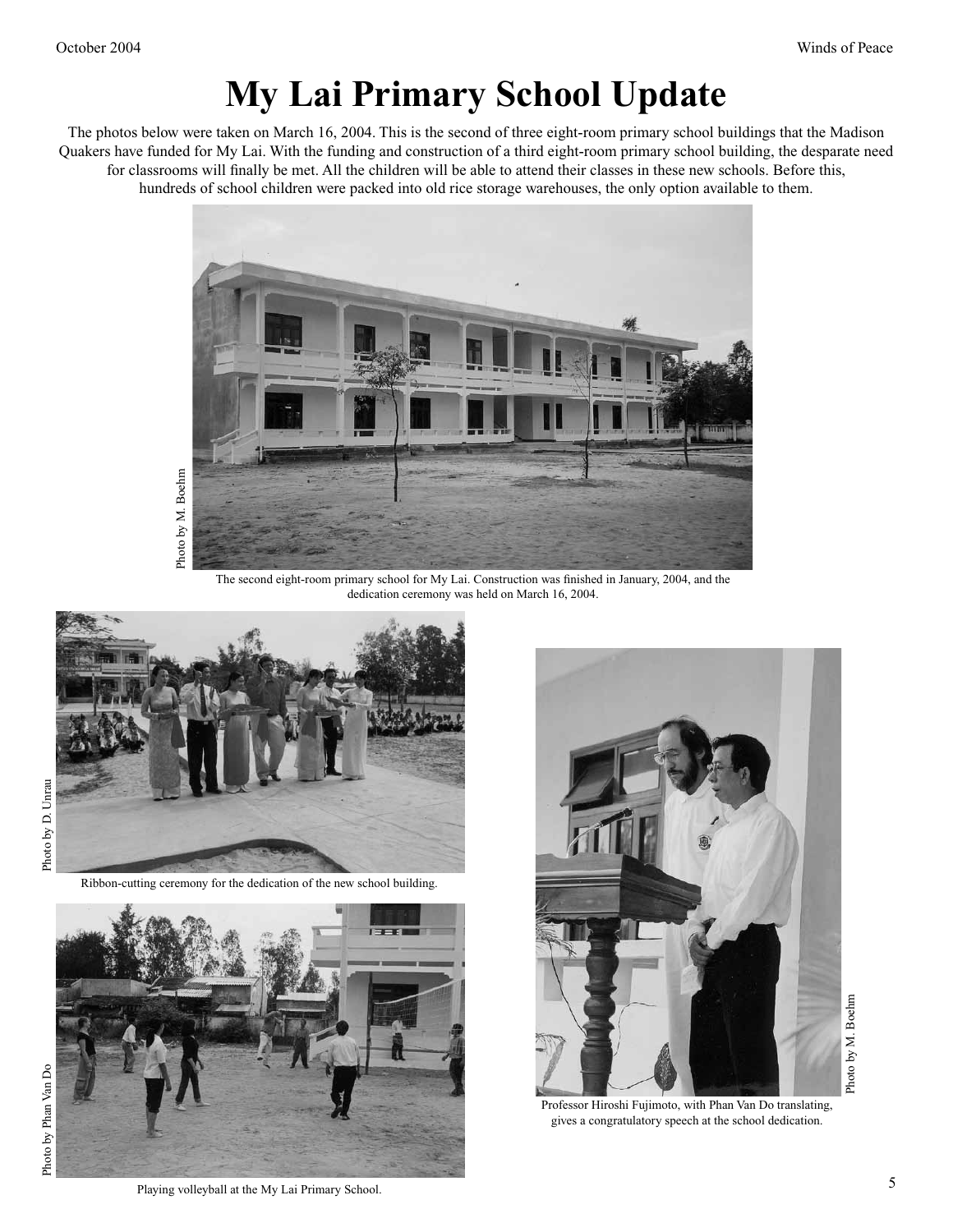## **My Lai Peace Park Update**

**2001: Then 2004: Now**



Do Hoa, left, who was rescued as a boy during the My Lai Massacre by the helicopter crew of Hugh Thompson, Larry Colburn, and Glenn Andreotta, plants a tree with Kate Jellema at the dedication ceremony of the MLPP, March 16, 2001. Note the size of the sapling.



The saplings planted three years ago have flourished and some now have a diameter of 8 inches.



Photo by M. Photo by M

Le Ly Hayslip at the My Lai Peace Park in 2004. Le Ly was one of the first people to begin reconciliation and humanitarian efforts in Vietnam when she created the "East Meets West" organization in the 1980s. Oliver Stone produced a film about her life based on her autobiography When Heaven and Earth Changed Places.



Local girls from My Lai come to the Peace Park to play. This tree was planted three years earilier by Hugh Thompson.

Photo by M. Boehm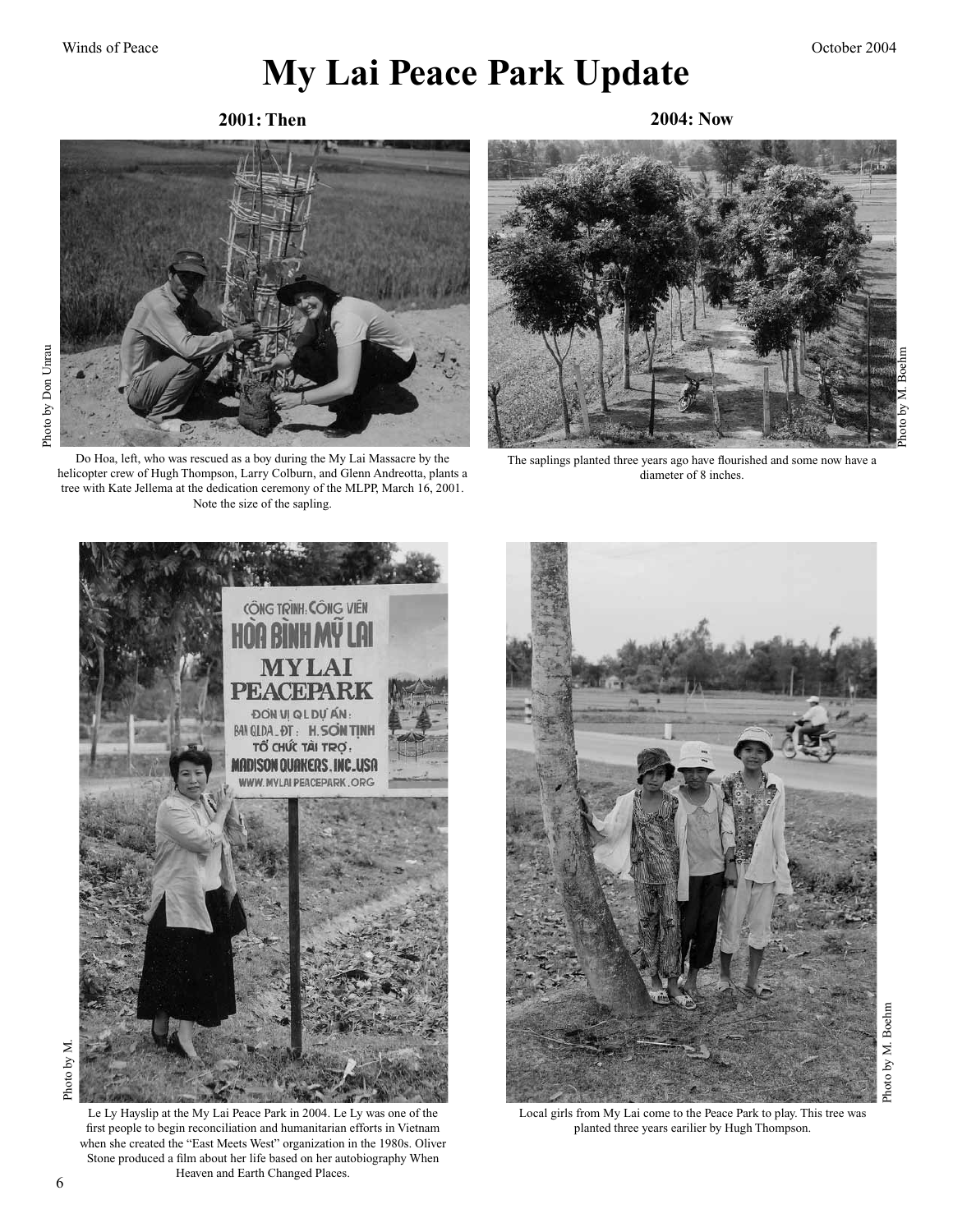# **A Tree for Rachel Corrie**

 In late April 2004, the parents of Rachel Corrie sent a request to peace and justice organizations around the world to, in some way, commemorate the death of their daughter, Rachel.

 On March 16, 2004 (anniversary of the My Lai Massacre), we planted a tree in Rachel's honor at the My Lai Peace Park. With us were Professor Hiroshi Fujimoto and his students from Nanzan University, Nagoya, Japan; Kusra and Yukti Mukdawijitra of Thailand; and Vietnamese and American friends.

 Rachel Corrie, a 23-year-old student from Olympia, Washington, looked for purpose in her life and found it when she traveled to Palestine in



"In Memory of Rachel Corrie," My Lai Peace Park, 2004. Rachel's tree is on the left.

January 2003 with the International Solidarity Movement. Their intention was to try to prevent, through non-violence, the destruction of the homes of innocent Palestinians by Israeli bulldozers.

 Rachel wrote, "When I am with Palestinian friends I tend to be somewhat less horrified than when I am trying to act in a role of human rights observer, documenter, or direct-action resister. They are a good example of how to be in it for the long haul. I know that the situation gets to them–and may ultimately get them–on all kinds of levels, but I am nevertheless amazed at their strength in being able to defend such a large degree of their humanity–laughter, generosity, family-time–against the incredible horror occurring in their lives and against the constant presence of death...I wish you could meet these people. Maybe, hopefully, someday you will."

 On March 16, 2003, Rachel, a non-violent, unarmed peace activist was crushed by a D9 Caterpillar bulldozer while trying to prevent the destruction of the home of a Palestinian pharmacist, his wife and three children. Although Rachel was wearing a fluorescent orange vest with reflective strips and carrying a bullhorn, the Israeli driving the bulldozer claims he never saw her and has been exonerated by the Israeli army.

 In one of her last e-mails home Rachel wrote, "This has to stop. I think it is a good idea for us all to drop everything and devote our lives to making this stop. I don't think it's an extremist thing to do anymore.

 I still really want to dance around to Pat Benetar and have boyfriends and make comics for my coworkers. But I also want this to stop."

[Based on article from www.palsolidarity.org/activists/rachelcorrie.]

### **For More Information about Rachel...**

Statement from the parents of Rachel Corrie: http://electronicintifada.net/v2/article1270.shtml Four eyewitness accounts of Rachel's murder: http://electronicintifada.net/v2/article1263.shtml Amnesty International Condemns Killing of Rachel Corrie: http://amnestyusa.org/news/2003/israel03172003.html Letters from Rachel: http://www.guardian.co.uk/israel/Story/0,27; http://www.guardian.co.uk/israel/Story/0,2763,916885,00.html

7

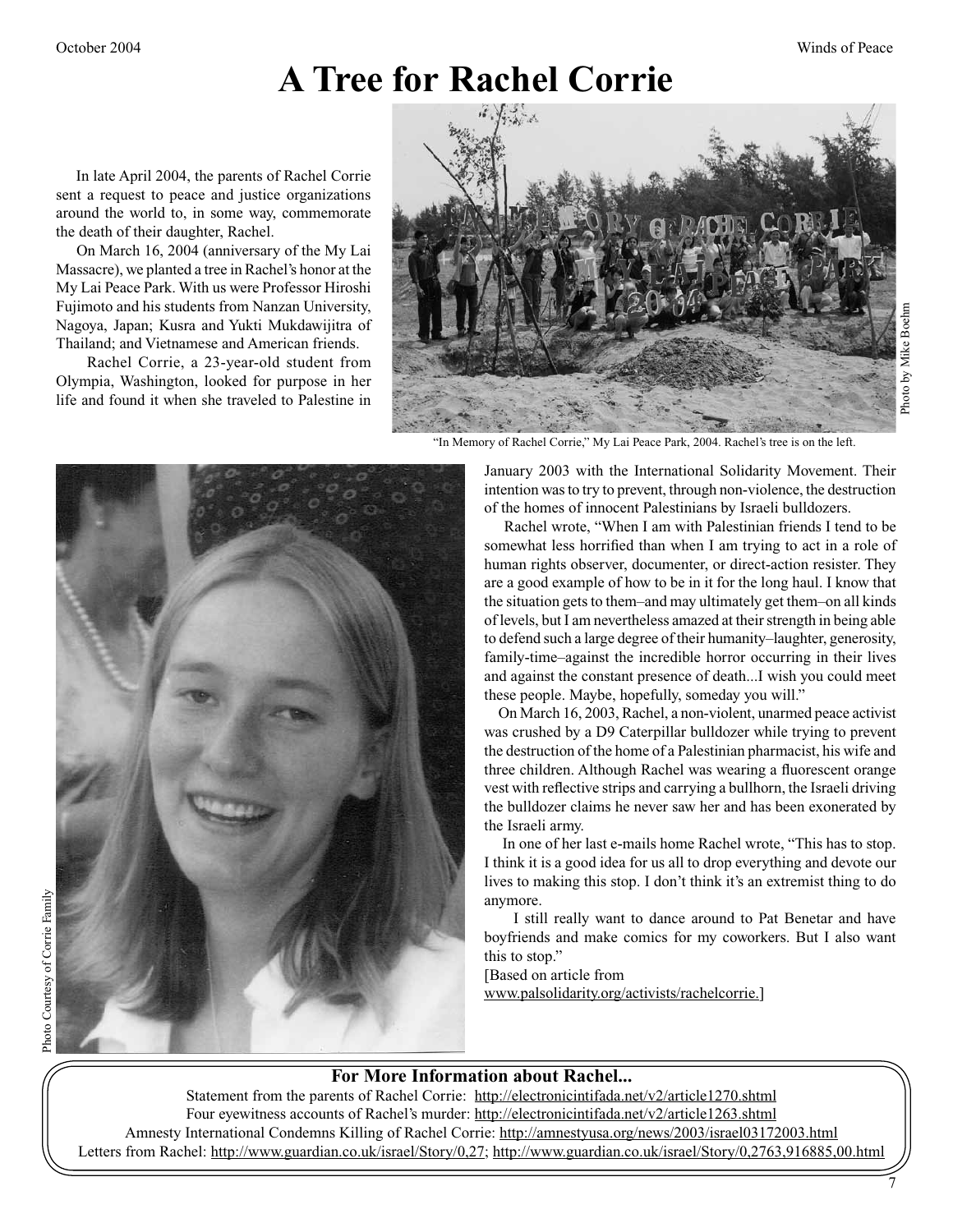### Winds of Peace **October 2004 Veterans read names of Americans /Vietnamese Killed in Vietnam War by Lawrence H. Geller**



John Grant (left), Vietnam '68-'71, and Laurence H. Geller, Korea '57, at the symbolic naming event.

Tourists in town over the  $4<sup>th</sup>$  of July weekend to visit historic sites got more than they bargained for. And it wasn't just the hot, hot weather.

 They witnessed an historic event as a group of 15 area residents and veterans read the names of not only Americans killed in Vietnam on July 5, 1968, but also the names of 500 Vietnamese civilians killed in that same year. [These 500 names were the innocent civilians killed at the Massacre at My Lai, March 16, 1968. Ed.]

 "It's likely the first time in our nations history that such a co-mingling of American and Vietnamese names have been read in public," explained John Grant, a Vietnam veteran and president of Veterans for Peace.

 "We consider every human being past and present, a member of the earth's family," continued Grant, 55, wiping perspiration from his brow in the sweltering heat, "and it's with that in mind that these American and Vietnamese names are being read."

 Close to 59,000 Americans lost their lives in Vietnam; almost 3,000,000 Vietnamese lost their lives from 1961-75.

 Other Vietnam veterans who contributed to the reading of the names, which took over an hour, included Frank Corcoran, 53, and Bob Hemmel, 54.

 "I'm here to commemorate the dead of all wars," said Hemmel. "It's not just Americans who are killed. We Americans tend to be less concerned with the tremendous suffering brought to other lands, be it Vietnam, Afghanistan or Iraq."

 Many tourists and other passersby on Market St. had puzzled looks on their faces as they walked by and heard the names Pham Choi, Vo Thi Tu, and others intoned by the veterans. But for those who stopped to listen and grasp what was going on – gave a thumbs up.

 After reading 50 names or so, the next reader would share a poem or brief statement before continuing with name after name, "Pham Xi, Bui Thi San..."

 It was also clear that the Vietnam conflict was not the only conflict on the minds of the vigil-holders that day.

 A sign referring to Iraq: "No more Vietnams, bring the troops home," was held by area resident Larry Petkov, 55, who said he was there in sympathy with all who have died in America's wars on both sides. "We have been misled and lied to before and it's happening again."

 "It's all one big lie," declared Vietnam Veteran Frank Corcoran, "from the Gulf of Tonkin to the alleged weapons of mass destruction. We just have to keep reminding the American people of their willful ignorance," he continued, "as the dead from Vietnam, Central America and today, Iraq, all melt into one another. We are here to give dignity to at least some of the individuals from other lands who have perished."

 A former officer who resigned her Navy commission in 1968 over the government's Vietnam policy, Sandy Fulton felt it was a travesty "to celebrate our constitution at this time while people's civil rights are being violated."

 Area resident Patti Harris, 48, said simply, "I'm here to mourn the deaths of all who died in Vietnam. A war caused by our government and which accomplished absolutely nothing."

 After the completion of the name reading, and as the veterans packed up, Grant expressed the feelings of many that hot July 5: "It was a spiritual experience reading the names of those on the other side of the Vietnam wall."





My Lai Memorial, Vietnam Vietnam Veteran's Memorial, Washington, D.C.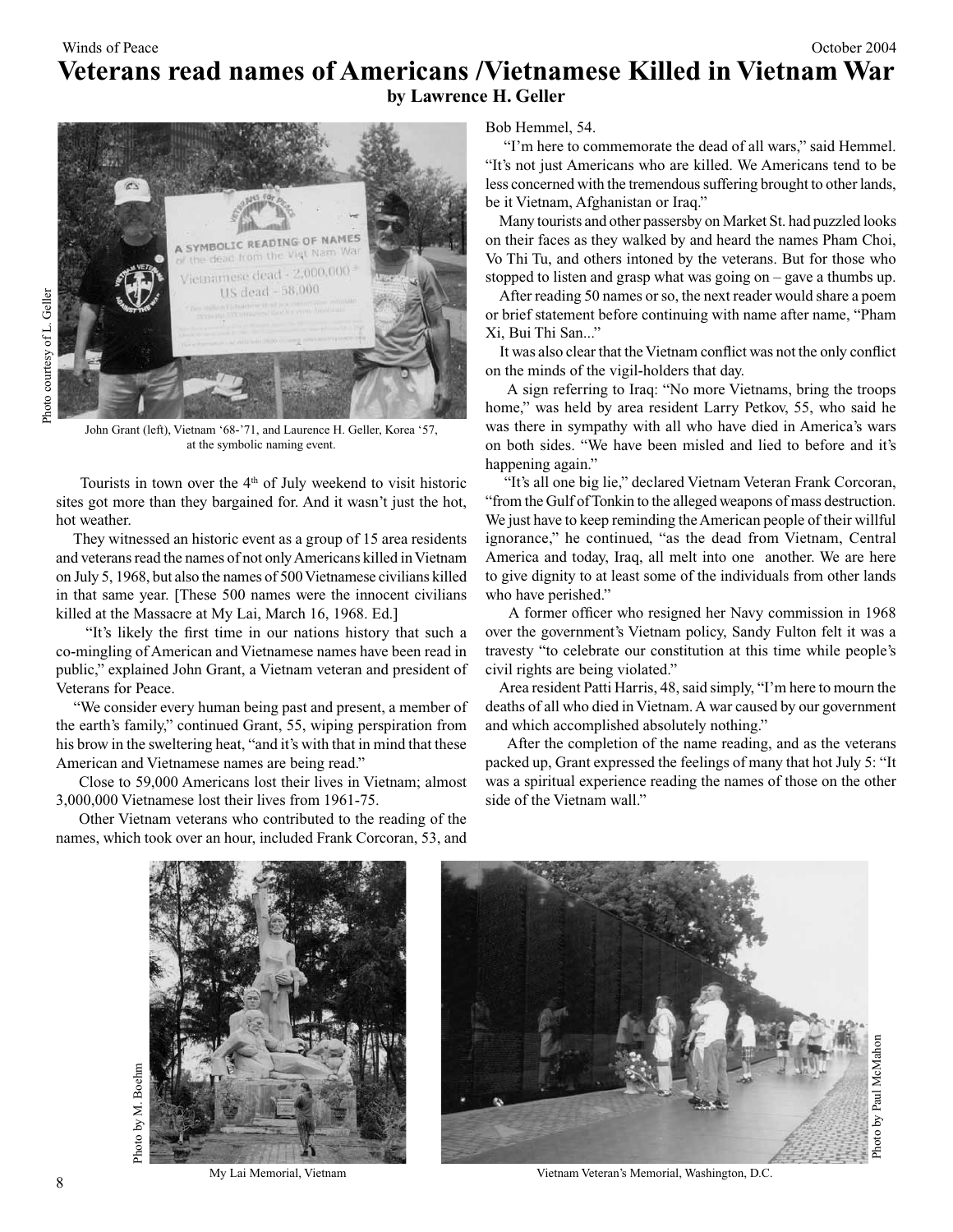# **My Lai Brings Lessons in Forgiveness**

### **by Mike Boehm**

### March 12, 1998 The Progressive Magazine (revised)

 Thirty years ago, U.S. soldiers committed one of the most horrific crimes in American military history–the massacre of some 500 Vietnamese civilians at My Lai.

 On March 16 I will have the honor of attending the groundbreaking ceremony for the My Lai Peace Park. As a veteran of the American war in Vietnam and as the project director for the Madison Quakers projects in Vietnam I have spent the last few years working with the Women's Union and the People's Committee of Quang Ngai province to establish a revolving loan fund for the poor women of My Lai and to prepare for the groundbreaking ceremony for the peace park.

 The My Lai Peace Park, inspired by the Vietnamese-American Peace Park being constructed by the Madison Quakers north of Hanoi, will initially cover 4.5 acres near the existing My Lai War Memorial. It is designed, in the words of our Vietnamese counterparts, as "a place for children to entertain and a place where people can meditate over the past with its suffering and losses and also to hope for a better future."

 This peace park, with its tremendous potential for healing for the people of our two countries, would not have been possible without the amazing generosity and forgiveness of the Vietnamese people.

 Last September, I spent most of an airplane flight from Danang to Hanoi speaking to Phan Van Do, the project coordinator for the Madison Quakers, about our previous four days in My Lai. At one point, the subject of the American soldiers who committed the massacre came up in our conversation. I told him the story of Varnado Simpson, which I had recently read in Four Hours in My Lai (Viking, 1992) by Michael Bilton and Kevin Sim. By Simpson's own account, he killed at least 25 people that day. For years he has lived with all his doors and windows locked and shuttered. He takes dozens of pills that don't seem to help. He is afraid to go to sleep at night because he has nightmares of the people he killed at My Lai coming back to kill him. He has tried to kill himself three times. \*

 Then I told Do about Simpson's son. The 10-year-old boy was playing in the front yard when two teenagers across the street got into an argument. One of them pulled out a gun and started shooting. A bullet hit the young Simpson in the head. "I was in the house," said Simpson. "And I came out and picked him up. He died in my arms. And when I looked at him, his face was like the same face of the child that I had killed. And I said, 'This is the punishment for me killing the people that I killed.'"

 Do looked at me with shock and sorrow in his face and then turned away from me and looked out the window of the plane in silence. After a while, he turned back and asked quietly, "Was that his only son?" I said, "yes," and he turned back to the window for the rest of the flight.

 I told Do this story about Varnado Simpson and his son because many Vietnamese people, including Do, believe Americans could kill and destroy and then walk away with no psychic, emotional or spiritual scars. I didn't expect his reaction of sorrow and compassion.

 I put myself in Do's place, and I wonder if I would have said, "Good, he deserved it" or "What goes around comes around." Instead, what I received from Do that day, and what I have experienced again and again from the people of Vietnam is a level of maturity and understanding that is almost incomprehensible. I wonder, can we Americans give ourselves a chance to know these people, whose humanity we rejected and then ignored for so long? If we can, then we, too, might reach a new level of understanding.

[\* In May of 1997, Varnado Simpson ended his life with a shotgun.]



Ten-year-old Vietnamese girls ready for a game of badmitton.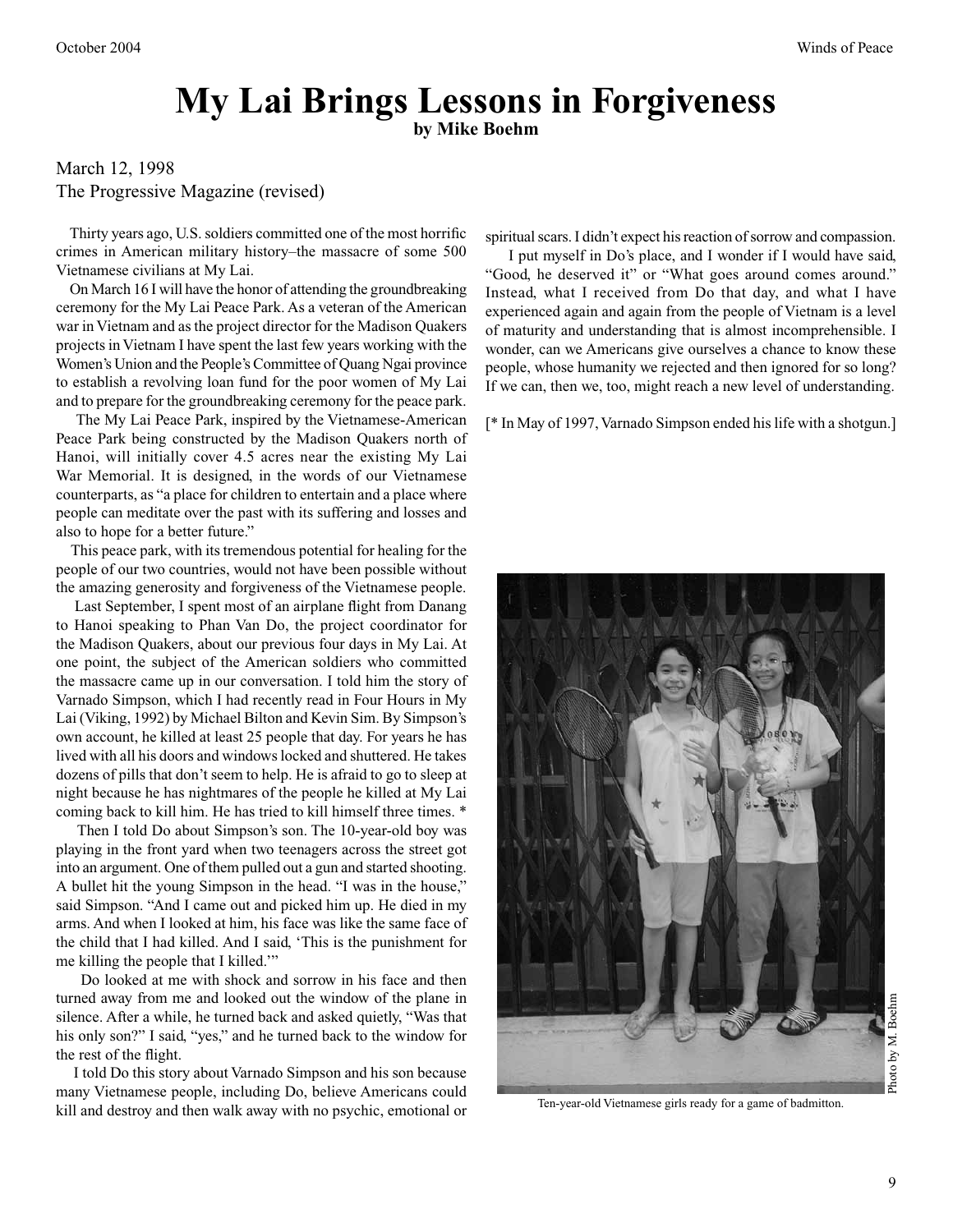# **How Do You Heal the Wounds of War? The Sisters Meeting Sisters Project**

**by Joyce Ellwanger**

 I suppose each of us would have to think a bit before trying to answer such a difficult question. Depending of our own experience of war, and what we have heard from the experience of our families, our friends or those whose stories we have come to know from visiting war-torn countries, we would try to create a frame of reference.

 For the women of El Salvador, victims of the horrible Rio Sumpul massacre of over 600 people in northern El Salvador at the border with Honduras, during their 12 year civil war which started in 1979, and for the women of Quang Ngai province in Viet Nam, victims, too, of terrible destruction of life and land, the answer is an agonizing one–"we have not healed from the wounds of war."

 In 2000 Mike Boehm had the unique experience of sitting along the Rio Sumpul at the site of one of the many massacres which took place there and having women who had survived share the story of what had happened. Through their tears he learned the terrible suffering they still endure a quarter of a century later after seeing family and friends shot and killed trying to escape the Salvadoran military by swimming across the river. The river turned to blood and was clogged with the bodies of their loved one.

 He shared with them the suffering of the women of Quang Ngai, also heartbreaking memories of their loved ones lost to them in war. And the tears continued for their sisters, so far away.

 One of the women went to the dry river bed and selected a small rock and gave it to Mike to take back to the women in Vietnam. She said that they had not healed from their wounds and neither had their sisters in Viet Nam, but maybe by knowing each others stories, they could begin to heal each other.

 How do you heal from the wounds of war? You connect with sisters who know your suffering, you share your stories, cry together and look beyond that suffering to what has been learned and what can be shared. Strong and brave women have moved forward with broken hearts to rebuild families and houses, schools and communities, and some sense of hope for the future. The loss of hope was the most devastating loss of all. And they are struggling to recapture it for themselves and those around them. Out of this struggle, the Sisters Meeting Sisters project was founded.

 Their strong vision of coming together to exchange testimonies of the war years and of how they have survived and are building new communities of faith and hope is a vision waiting to be realized. It gives me such encouragement to know that these sisters have waited in hope for several years now, planning for the day they will meet and share and bond more closely. It also gives me pause... why have we, who could make this vision a reality through our support not been there with and for them?

Have you healed from the pain of the Viet Nam war? Have you healed from

"We have assumed the name of peacemakers, but we have been, by and large, unwilling to pay any significant price. And because we want the peace with half a heart and half a life and will, the war, of course, continues, because the waging of war, by its nature, is total—but the waging of peace, by our own cowardice, is partial. So a whole will and a whole heart and a whole national life bent toward war prevail over the mere desire for peace.....

There is no peace because the making of peace is at least as costly as the making of war—at least as exigent, at least as disruptive, at least as liable to bring disgrace and prison and death in its wake."

**Daniel Berrigan**

"Let them march all they want, as long as they pay their taxes." **Alexander Haig, former Secretary of State for President Richard Nixon.**



Susan Blake (left) receives a check on behalf of the Madison Quakers from Joyce Ellwanger (right). Joyce is helping to "create a model for healing." While serving a six-month jail sentence for attempts to close down the School of the Americas in Ft. Benning, Georgia, Joyce asked that any contributions that came to her while she was in jail be made out in support of two projects she admired. One of these two projects is the Sisters Meeting Sisters Project. [For more information on the infamous School of the Americas visit www.soaw.org.]

the pain we have inflicted through our support of the wars against the people of El Salvador and Central America? I know I haven't. I have seen too many images of those wars, and I have met too many victims and heard their stories.

 How do we heal from the wounds of war? Part of the answer lies in buying into the vision of these brave, suffering women. We can make their coming together possible. We can contribute ourselves, a bit of our time and money, and we can find groups and foundations to contribute as well. In doing so we can help create a model for healing for all of us.

 For information on how to help make the Sisters Meeting Sisters project a reality contact Mike Boehm,  $vapp@igc.org, 608-244-9505.$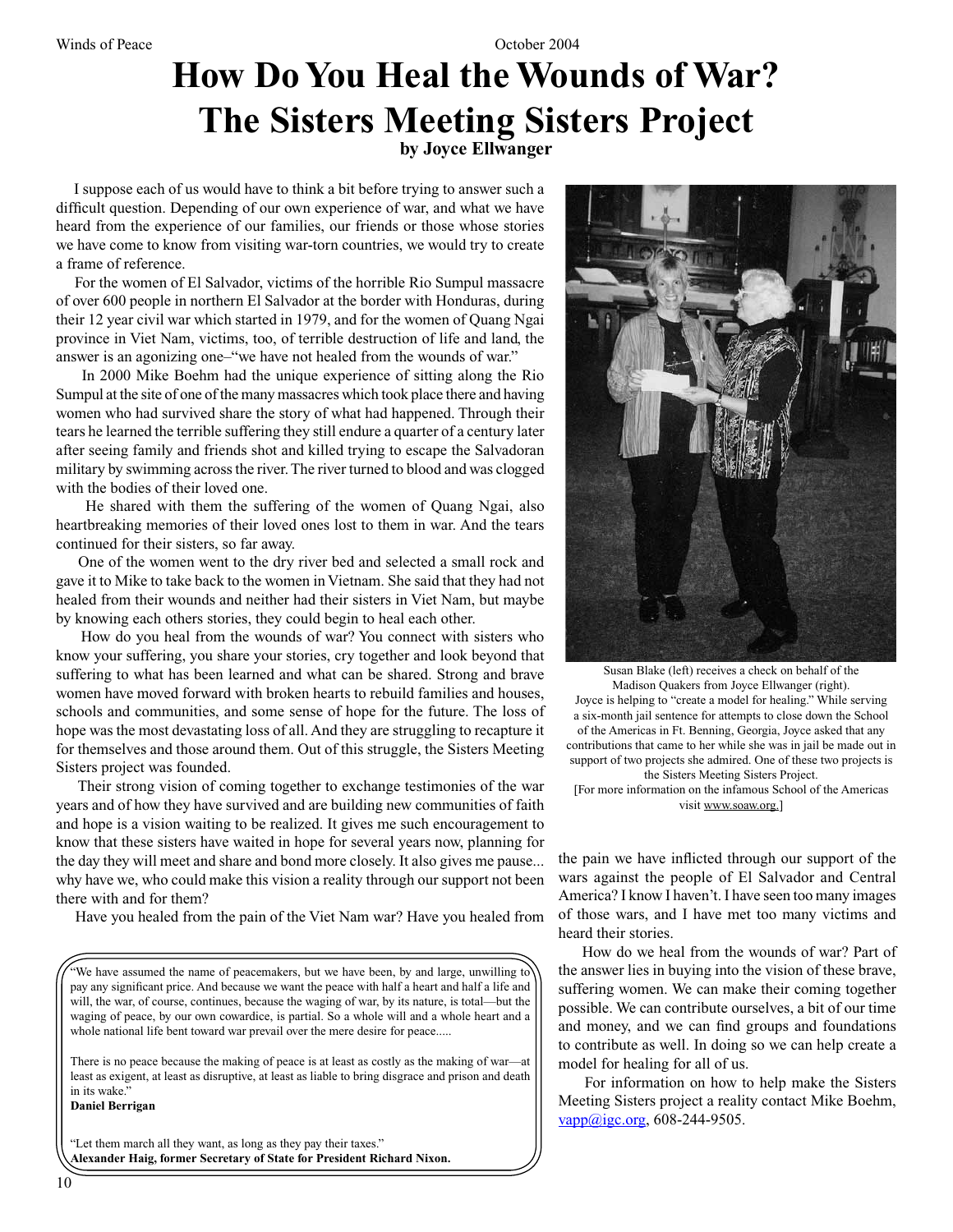#### October 2004 Winds of Peace

### **Holding Up The Sky: Peace Tales For Kids Sarah Malone, Storyteller**

### **Review by Jackson Tiffany, Madison Friends Meeting**

 Parents and teachers who play this audio CD for children and young people (ages 6 to 16) will find themselves in for a treat. New Mexico storyteller Sarah Malone has created and told, in a charming style, this series of 13 short tales ranging in length from one minute to 10 minutes (total 56 min.), that remind us that achieving peace need not be an impossible task seemingly beyond imagination, but can be, instead, a natural consequence of the wisdom and compassion of ordinary people and the animals, birds, and insects that inhabit our folklore.

 In the Tale of Mussa and Nagib, an act of friendship is chiseled into stone to be remembered down the ages while an insult is written in sand to be forgotten as soon as the next wind blows. This story won the 2004 Story Telling World Resource Award chosen from over 3,000 entries.

 The Tale for All Seasons reminds us that each small act for peace is important. We never know when the next step toward peace will be the turning point.

 Peace Songs presents "coyote" as a song maker whose lyrics are a howling success in turning a threatened war between the animals and the insects into a songfest. The truth behind this tale has been verified by peacemakers who found that an angry confrontation could be transformed by the peace group starting to sing a hymn.

 Sarah Malone tells her tales and sings her songs in the voice of storytellers down the ages with total conviction that all creatures, two legged, four legged and winged share deep wisdom and can communicate with each other when need be. Parents and teachers will find this a rich resource for bringing the magic of peacemaking into the lives of their children.

 A curriculum guide is available to help parents and teachers use this resource. Proceeds from the sale of the Audio CD benefit The



Women's Commission for Refugee Women and Children and also Peace Talks Radio (http://www.peacetalksradio.com), a forum for peacemaking and nonviolent solutions. For further information, see Sarah Malone's web site: http://www.peacetales.org.

[Sarah Malone is a Quaker from nearby Albuquerque, NM. Unable to sleep during the period leading up to the war in Iraq, she conceived of the idea of teaching peace to children through the telling of stories.-Ed]

| Optional–Please earmark my donation for:<br><b>Example 1</b> Loan funds | Ethnic minority projects  |
|-------------------------------------------------------------------------|---------------------------|
| My Lai Peace Park                                                       |                           |
| My Lai Schools                                                          | Sisters Meeting Sisters   |
| Make checks payable to:                                                 |                           |
| <b>Madison Quakers, Inc.</b>                                            |                           |
|                                                                         |                           |
| 1704 Roberts Court                                                      |                           |
| Madison Wi 53711-2029                                                   |                           |
|                                                                         | City                      |
| Please specify Projects in Vietnam, or one of the options               |                           |
| on your check. Donations are tax deductible.                            | State <u>Contains Zip</u> |
| Thank you for your generosity.                                          |                           |